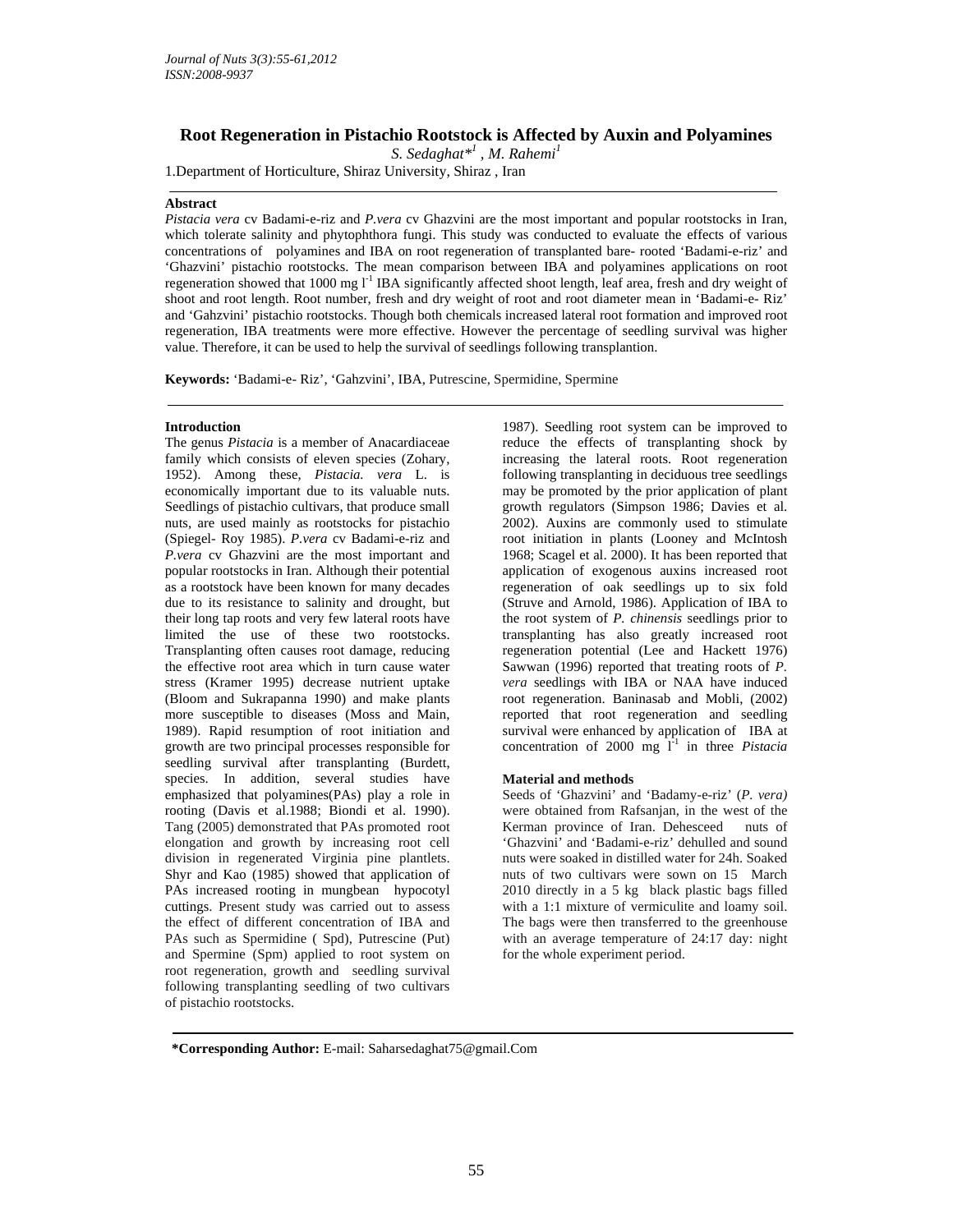### IBA and PAs application

Forty five days after sowing the nuts, seedlings were removed from the containers and the media carefully washed from the root systems. The root systems of seedlings were dipped into solution of IBA at 0, 1000, 1500, 2000 mg  $1^{-1}$  and PAs (Spd, Put and Spm) at 0, 0.5, 1, 1.5 mM. Treated seedlings were transplanted to new plastic bags of 35 cm diameter filled with a 1:1:1 mixture of vermiculite, loamy soil and peat moss on the same day.Six weeks after applying treatments, seedlings were removed from the containers and media was carefully washed from the root systems. The number, length and diameter of the roots were measured using the Delta-T SCAN image analysis system (Windias Software) Shoot length, leaf area and fresh and dry weight of the roots and shoots were determined. Dry weight was determined after drying plant materials at 70°C for 72 h.

A factorial experiment was arranged in a completely randomized design with nine replications to compare the effect of these chemicals on root development of two pistachio rootstocks. Data were statistically analysed and means were compared using Duncan's multiple range test (DMRT). Results discussed in the text section were significant at the 5% level of probability unless otherwise stated.

## **Results**

Application of IBA at 1000 and 2000 mg  $1^{-1}$ significantly increased root length of Badami-eriz (Table1). The highest root length of Badamie-riz (44.55 cm) was obtained by the application of IBA at 1000 mg  $l^1$  (Table 1).

Although Spd at 1.5 mM increased root length up to 41.30 cm in Ghazvini rootstock cultivar, but PAs had no significant effect on root length (Table 1).

Root number was affected by IBA application. IBA at 1000 and 2000 mg  $I^1$  significantly increased root number per seedlings in both cultivars, with more pronounced effect on Ghazvini cultivar (Table 2). PAs also affected root number per seedlings. Spd at 0.5 and 1 mM significantly increased root number of Badamie-riz , but Ghazvini was affected by 1 mM (Table 2). Application of Put at 1.5 mM also increased root number of seedlings of Badami-eriz (Table 2). The results showed that Spd was more effective in increasing root number than Put and Spm in this study (Table 2).

Table 1. Effect of polyamines and IBA on root length of pistachio seedling rootstocks (cm)

| Treatments        | Badami-e-riz | 'Ghazvini' | Mean     |
|-------------------|--------------|------------|----------|
| Control           | $31.00cd*$   | 30.94ab    | 37.97D   |
| IBA 1000mg/l      | 45.55a       | 38.44ab    | 42.00A   |
| IBA1500mg/l       | 33.25bcd     | 39.38ab    | 36.32A-D |
| IBA2000mg/l       | 40.91ab      | 39.77ab    | 40.00AB  |
| Spd0.5mM          | 30.55cd      | 39.35ab    | 34.95A-D |
| Spd1 mM           | 32.72bcd     | 39.50ab    | 36.11A-D |
| Spd1.5mM          | 28.55d       | 41.30a     | 34.92A-D |
| Put0.5mM          | 33.11bcd     | 30.08b     | 31.60CD  |
| Put1mM            | 33.27bcd     | 34.78ab    | 34.03BCD |
| Put1.5mM          | 39.00abc     | 37.66ab    | 38.33ABC |
| Spm0.5mM          | 37.66a-d     | 37.88ab    | 37.77A-D |
| Spm1 mM           | 35.72bcd     | 34.80ab    | 35.26A-D |
| Spm1.5mM          | 34.84bcd     | 35.44ab    | 35.14A-D |
| <b>Total Mean</b> | 35.76A       | 34.32A     |          |

\*Mean s followed by the same letters are not significantly (P=0.05) different according to DMRT.

Root diameter was also affected by IBA application in both cultivars. IBA at all concentrations used significantly increased root diameter in both cultivars (Table 3). Spd at all concentrations significantly increased root diameter in Badami-e-riz , but in Ghazvini only at 1mM increased root diameter of seedlings (Table 3). Put at 0.5 and 1.5 mM increased root diameter, in Badami-e-riz seedlings. Spm had no significant effect on root diameter in both cultivars. (Table 3).

Treatments with IBA at all concentrations increased both fresh and dry weight of roots in both cultivars (Tables 4 and 5 respectively). Spd at 0.5 mM significantly increased root fresh and dry weight in seedlings of Badami-e-riz . On the other hand, all concentrations of Spd increased root fresh and dry weight of cv Ghazvini . Put at 1mM significantly increased root fresh weight of<br>Badami-e-riz and Ghazvini respectively Ghazvini respectively (Table5) but had no effect on root dry weight in both cultivars (Table 5). Spm at 1 mM significantly increased root fresh weight in seedlings of Badami-e-riz .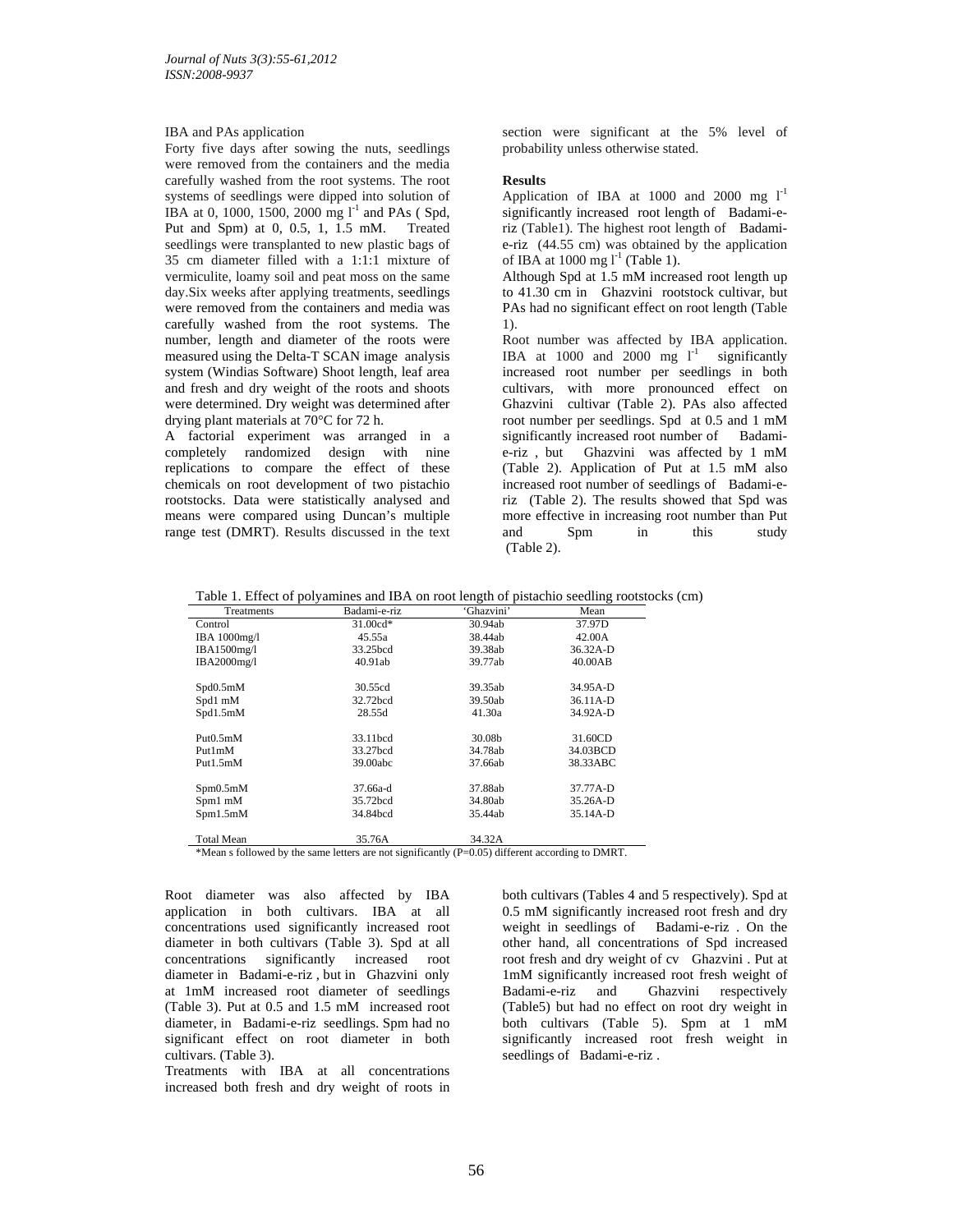|                   | Tuble 2. Effect of poryunnies and IBTY on the Tool number per pistuemo securing Toolstocks. |             |             |
|-------------------|---------------------------------------------------------------------------------------------|-------------|-------------|
| Treatments        | Badami-e-riz                                                                                | 'Ghazvini'  | Mean        |
| Control           | 6501.88c*                                                                                   | 7709.55e    | 7105.72E    |
| IBA 1000mg/l      | 24845.44ab                                                                                  | 39578.44a   | 32211.94A   |
| IBA1500mg/l       | 16363.66abc                                                                                 | 19415.33bcd | 17889.50BCD |
| IBA2000mg/l       | 23517.00ab                                                                                  | 25364.11b   | 24540.55AB  |
| Spd0.5mM          | 24344.66ab                                                                                  | 13633.11de  | 18988.88BCD |
| Spd1 mM           | 24135.77ab                                                                                  | 24191.66bc  | 24163.72AB  |
| Spd1.5mM          | 19720.11abc                                                                                 | 15752.77cde | 17736.44BCD |
| Put 0.5 mM        | 13897.33abc                                                                                 | 7356.33e    | 10626.83DE  |
| Put1mM            | 10538.11bc                                                                                  | 11313.22de  | 10925.66DE  |
| Put1.5mM          | 24165.11ab                                                                                  | 17263.33b-e | 20714.22BC  |
| Spm0.5mM          | 18526.66abc                                                                                 | 15804.33cde | 17165.50BCD |
| Spm1 mM           | 13730.88abc                                                                                 | 14394.55de  | 14062.72CDE |
| Spm1.5mM          | 27724.00a                                                                                   | 12542.66de  | 20133.33BC  |
| <b>Total Mean</b> | 16719.77A                                                                                   | 15483.60B   |             |

Table 2. Effect of polyamines and IBA on the root number per pistachio seedling rootstocks.

\*Mean s followed by the same letters are not significantly (P=0.05) different according to DMRT.

Application of IBA at concentrations used significantly increased shoot fresh and dry weight of seedlings in both cultivars (Tables 6 and 7 respectively). Spd at 0.5 and 1mM also significantly increased both shoot fresh and dry weight of seedlings in both cultivars (Tables 6 and 7 respectively). In Badami-e-riz , Put at all concentrations significantly increased shoot fresh weight and at 1.5 mM significantly increased

shoot dry weight but in Ghazvini cultivar 0.5 mM of put was effective. (Tables 6 and 7 respectively). Spm at 1mM significantly increased fresh and dry weight of both cultivars (Tables 6 and 7 respectively).

The result showed that IBA at  $2000$  mg  $1^{-1}$ significantly increased shoot length of seedlings in Badami-e-riz , but in Ghazvini cultivar, all concentrations of IBA were

|  | Table 3. Effect of polyamines and IBA on root diameter of pistachio seedling rootstocks (mm). |  |  |  |
|--|-----------------------------------------------------------------------------------------------|--|--|--|
|--|-----------------------------------------------------------------------------------------------|--|--|--|

| Treatments        | Badami-e-riz | 'Ghazvini'          | Mean      |
|-------------------|--------------|---------------------|-----------|
| Control           | $1.34g*$     | 1.41e               | 1.41E     |
| IBA 1000mg/l      | $1.95a-e$    | 2.75a               | 2.35A     |
| IBA1500mg/l       | $1.83b-f$    | 2.21abc             | 2.02ABC   |
| IBA2000mg/l       | 2.33a        | 2.31ab              | 2.32A     |
|                   |              |                     |           |
| Spd0.5mM          | 2.17abc      | 1.64cde             | 1.91BCD   |
| Spd1 mM           | 2.11abc      | 2.33abc             | 2.17AB    |
| Spd1.5mM          | $1.95a-e$    | $1.95b-e$           | 1.95BCD   |
|                   |              |                     |           |
| Put0.5mM          | $2.00a-d$    | $1.81b-e$           | 1.91BCD   |
| Put1mM            | $1.66d-g$    | 1.61de              | 1.63DE    |
| Put1.5mM          | 2.33ab       | $1.80b-e$           | $2.01A-D$ |
|                   |              |                     |           |
| Spm0.5mM          | $1.66d-g$    | $1.93b-e$           | 1.80BCD   |
| Spm1 mM           | $1.76c-g$    | $1.71$ cde          | 1.73CDE   |
| Spm1.5mM          | $1.51$ efg   | 2.17 <sub>bcd</sub> | 1.84BCD   |
|                   |              |                     |           |
| <b>Total Mean</b> | 1.79A        | 1.86A               |           |

\*Mean s followed by the same letters are not significantly (P=0.05) different according to DMRT.

effective in increasing shoot length of seedlings (Table 8). Shoot length was not affected by Spd in Badami-e-riz , but in Ghazvini shoot length was increased by Spd at 1 and 1.5 mM (Table 8). Put had no effect on shoot length of both cultivars, but Spm at 1 mM increased shoot length of seedlings in both cultivars ( Table 8).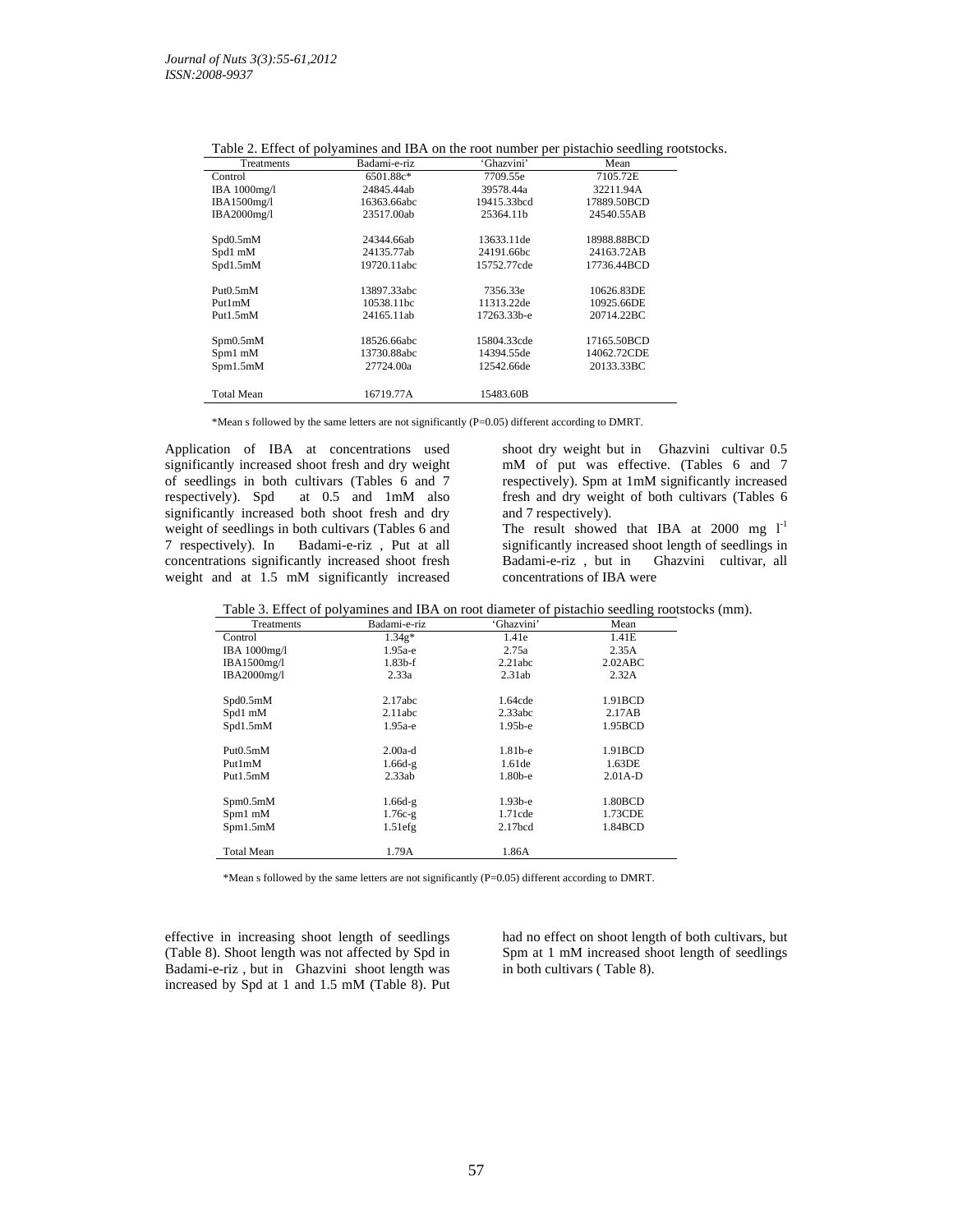| Treatments        | Badami-e-riz        | o<br>'Ghazvini'     | Mean   | c |
|-------------------|---------------------|---------------------|--------|---|
| Control           | $1.35e*$            | 0.76f               | 1.06E  |   |
| IBA $1000$ mg/l   | 4.09 a              | 4.94a               | 4.50A  |   |
| IBA1500mg/l       | 2.52 <sub>bcd</sub> | 2.99 <sub>bc</sub>  | 2.76C  |   |
| IBA2000mg/l       | 3.40ab              | 3.63 <sub>b</sub>   | 3.52B  |   |
| Spd0.5mM          | 3.22abc             | $2.01$ cde          | 2.61C  |   |
| Spd1 mM           | 2.29cde             | 2.58 <sub>bcd</sub> | 2.43CD |   |
| Spd1.5mM          | 1.87de              | 1.58def             | 1.73DE |   |
| Put0.5mM          | 1.54de              | 1.23ef              | 1.38E  |   |
| Put1mM            | 1.26de              | 1.42ef              | 1.34E  |   |
| Put1.5mM          | 2.26cde             | 1.20ef              | 1.73DE |   |
| Spm0.5mM          | 1.49de              | 1.60 <sub>def</sub> | 1.54E  |   |
| Spm1 mM           | 1.87de              | 1.26ef              | 1.56E  |   |
| Spm1.5mM          | 1.14e               | 0.93ef              | 1.03E  |   |
| <b>Total Mean</b> | 2.02A               | 1.78A               |        |   |

Table 4. Effect of polyamines and IBA on fresh weight of root of pistachio seedling rootstocks (g).

\*Mean s followed by the same letters are not significantly (P=0.05) different according to DMRT.

Table 5. Effect of polyamines and IBA on root dry weight of pistachio seedling rootstocks (g).

| Treatments        | Badami-e-riz        | 'Ghazvini'         | Mean            |  |
|-------------------|---------------------|--------------------|-----------------|--|
| Control           | $0.17de*$           | 0.10e              | 0.14F           |  |
| IBA 1000mg/l      | 0.51a               | 0.56a              | 0.53A           |  |
| IBA1500mg/l       | 0.29 <sub>bcd</sub> | 0.36 <sub>b</sub>  | $0.33\text{BC}$ |  |
| IBA2000mg/l       | 0.38 <sub>b</sub>   | 0.37 <sub>b</sub>  | 0.37B           |  |
| Spd0.5mM          | 0.38 <sub>b</sub>   | 0.28 <sub>bc</sub> | $0.33\text{BC}$ |  |
| Spd1 mM           | $0.26$ bcd          | 0.29 <sub>bc</sub> | 0.28CD          |  |
| Spd1.5mM          | 0.18de              | 0.24cd             | $0.21$ DEF      |  |
| Put0.5mM          | 0.17de              | $0.11$ de          | 0.14F           |  |
| Put1mM            | 0.17de              | 0.13de             | 0.15EF          |  |
| Put1.5mM          | 0.34bc              | 0.15de             | 0.24CDE         |  |
| Spm0.5mM          | 0.22cde             | $0.21$ cde         | $0.21$ DEF      |  |
| Spm1 mM           | 0.15de              | 0.22cde            | $0.22$ DEF      |  |
| Spm1.5mM          | 0.14e               | 0.15de             | 0.14F           |  |
| <b>Total Mean</b> | 0.25A               | 0.22A              |                 |  |

\*Mean s followed by the same letters are not significantly (P=0.05) different according to DMRT

Table 6. Effect of polyamines and IBA on fresh weight of shoot of pistachio seedling rootstocks(g).

| Treatments                                                                                                                                                                                                                                                                                                                                                                                                                                                               | Badami-e-riz | 'Ghazvini' | Mean      |  |
|--------------------------------------------------------------------------------------------------------------------------------------------------------------------------------------------------------------------------------------------------------------------------------------------------------------------------------------------------------------------------------------------------------------------------------------------------------------------------|--------------|------------|-----------|--|
| Control                                                                                                                                                                                                                                                                                                                                                                                                                                                                  | $1.11f*$     | 1.10d      | 1.10G     |  |
| IBA 1000mg/l                                                                                                                                                                                                                                                                                                                                                                                                                                                             | 2.19ab       | 2.24a      | 2.21A     |  |
| IBA1500mg/l                                                                                                                                                                                                                                                                                                                                                                                                                                                              | $1.72b-e$    | 1.80ab     | $1.76B-E$ |  |
| IBA2000mg/l                                                                                                                                                                                                                                                                                                                                                                                                                                                              | 2.16ab       | 1.80ab     | 1.98ABC   |  |
| Spd0.5mM                                                                                                                                                                                                                                                                                                                                                                                                                                                                 | 2.35a        | 1.84ab     | 2.09AB    |  |
| Spd1 mM                                                                                                                                                                                                                                                                                                                                                                                                                                                                  | 2.00abc      | 1.79ab     | $1.90A-D$ |  |
| Spd1.5mM                                                                                                                                                                                                                                                                                                                                                                                                                                                                 | $1.59c-f$    | 1.50bcd    | 1.54DEF   |  |
| Put0.5mM                                                                                                                                                                                                                                                                                                                                                                                                                                                                 | 1.83bcd      | 1.29cd     | 1.56DEF   |  |
| Put1mM                                                                                                                                                                                                                                                                                                                                                                                                                                                                   | 1.65cde      | 1.61bc     | 1.63DEF   |  |
| Put1.5mM                                                                                                                                                                                                                                                                                                                                                                                                                                                                 | 2.08abc      | 1.23cd     | $1.65C-F$ |  |
| Spm0.5mM                                                                                                                                                                                                                                                                                                                                                                                                                                                                 | 1.32ef       | 1.58bc     | 1.45EFG   |  |
| Spm1 mM                                                                                                                                                                                                                                                                                                                                                                                                                                                                  | 1.97abc      | 1.61bc     | 1.79B-E   |  |
| Spm1.5mM                                                                                                                                                                                                                                                                                                                                                                                                                                                                 | 1.36def      | 1.43bcd    | 1.60FG    |  |
| Total Mean<br>$\mathcal{M} = \mathcal{C} \mathcal{H} = \mathcal{H} \mathcal{A} = \mathcal{A} \mathcal{M} = \mathcal{A} \mathcal{A} = \mathcal{A} \mathcal{A} = \mathcal{A} \mathcal{A} \mathcal{A} = \mathcal{A} \mathcal{A} \mathcal{A} \mathcal{A} = \mathcal{A} \mathcal{A} \mathcal{A} \mathcal{A} \mathcal{A} = \mathcal{A} \mathcal{A} \mathcal{A} \mathcal{A} \mathcal{A} = \mathcal{A} \mathcal{A} \mathcal{A} \mathcal{A} \mathcal{A} = \mathcal{A} \mathcal{A$ | 1.66A        | 1.51A      |           |  |

\*Mean s followed by the same letters are not significantly (P=0.05) different according to DMRT.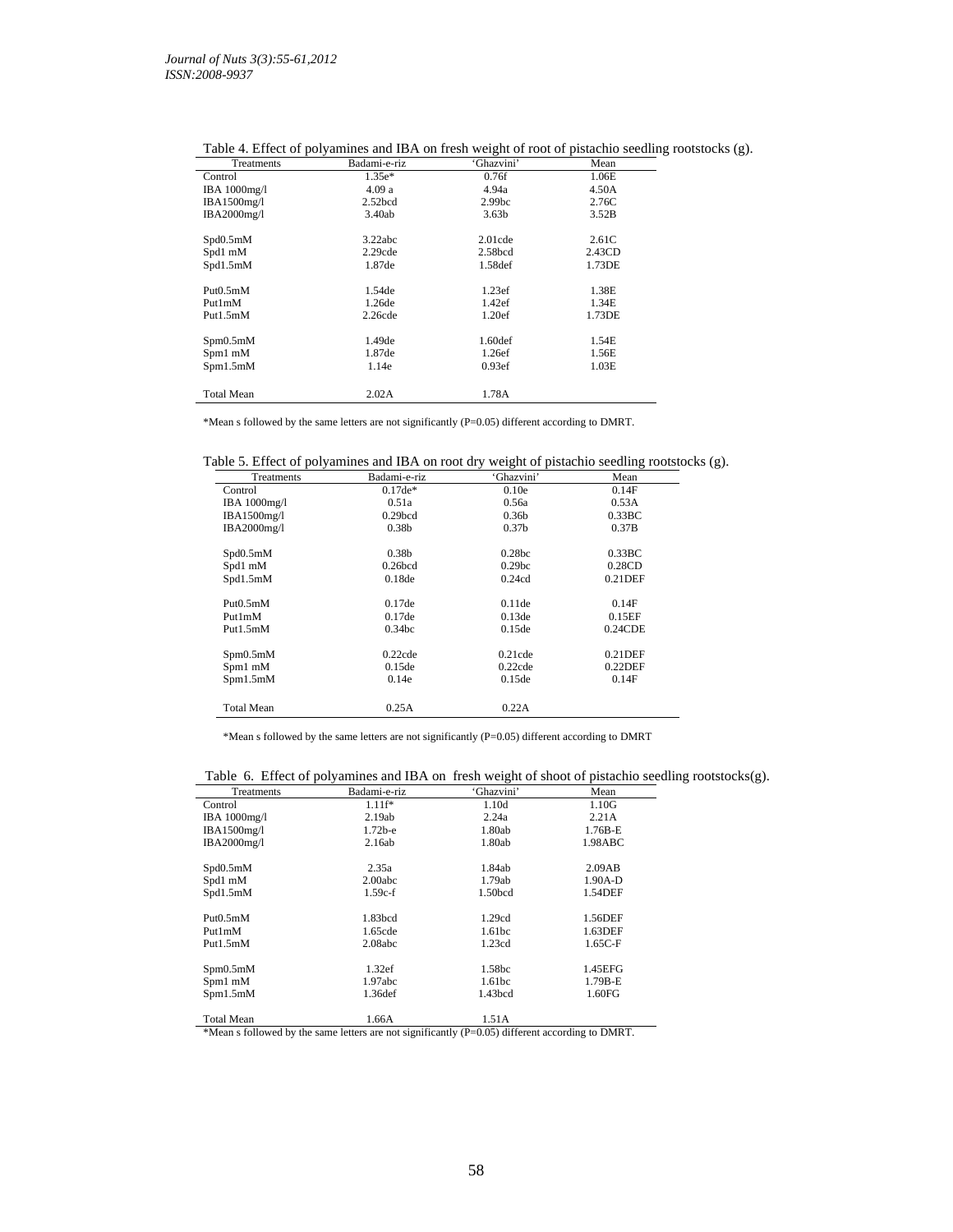IBA at all concentrations significantly increased leaf area of seedlings in both cultivars. The highest leaf area was obtained  $(38 \text{ cm}^2)$  by application of IBA at 200 mg  $I<sup>-1</sup>$  in Badami-e-riz (Table 9). PAs at all concentrations increased leaf area of seedlings in both cultivars (Table 9).

| Table 7. Effect of polyamines and IBA on dry weight of shoot of pistachio seedling rootstocks (g). |  |  |  |
|----------------------------------------------------------------------------------------------------|--|--|--|
|                                                                                                    |  |  |  |

| Treatments          | Badami-e-riz        | 'Ghazvini'          | Mean       |
|---------------------|---------------------|---------------------|------------|
| Control             | $0.28e*$            | 0.23f               | 0.25G      |
| <b>IBA</b> 1000mg/l | 0.66a               | 0.66a               | 0.66A      |
| IBA1500mg/l         | 0.49 <sub>bcd</sub> | 0.51 <sub>bc</sub>  | 0.50BCD    |
| IBA2000mg/l         | 0.58abc             | 0.49 <sub>bc</sub>  | 0.54BC     |
| Spd0.5mM            | 0.63ab              | 0.54ab              | 0.58AB     |
| Spd1 mM             | 0.58abc             | 0.53ab              | 0.56ABC    |
| Spd1.5mM            | $0.43$ cde          | 0.43 <sub>bcd</sub> | $0.43$ DEF |
| Put0.5mM            | 0.44cde             | 0.26ef              | 0.35EFG    |
| Put1mM              | 0.37de              | $0.42$ bcd          | 0.39DEF    |
| Put1.5mM            | 0.58abc             | $0.34$ def          | 0.46CDE    |
| Spm0.5mM            | 0.39 <sub>de</sub>  | $0.44$ bcd          | $0.41$ DEF |
| Spm1 mM             | $0.51a-d$           | 0.39cde             | $0.45$ CDE |
| Spm1.5mM            | 0.31e               | 0.32 <sub>def</sub> | 0.32FG     |
| <b>Total Mean</b>   | 0.44A               | 0.39A               |            |

\*Mean s followed by the same letters are not significantly (P=0.05) different according to DMRT.

|  |  | Table 8. Effect of polyamines and IBA on shoot length of pistachio seedling rootstocks(cm). |  |
|--|--|---------------------------------------------------------------------------------------------|--|
|  |  |                                                                                             |  |

| Badami-e-riz | 'Ghazvini'                                                      | Mean                                                         |
|--------------|-----------------------------------------------------------------|--------------------------------------------------------------|
|              |                                                                 |                                                              |
| $20.54cd*$   | 17.35c                                                          | 19.83C                                                       |
| 24.15abc     | 23.25a                                                          | 23.70A                                                       |
| 22.02abc     | 24.03a                                                          | 23.02AB                                                      |
| 24.50a       | 23.00a                                                          | 23.75A                                                       |
|              |                                                                 | 21.81ABC                                                     |
|              |                                                                 |                                                              |
|              |                                                                 | 22.90AB                                                      |
|              |                                                                 | 22.04ABC                                                     |
| 22.44abc     | 19.26bc                                                         | 20.85BCD                                                     |
| 22.47abc     | 20.51abc                                                        | 21.49A-D                                                     |
| 22.47abc     | 18.24bc                                                         | 20.36BCD                                                     |
|              |                                                                 | 19.48CD                                                      |
|              |                                                                 | 23.05AB                                                      |
| $21.30a-d$   | 18.90bc                                                         | 20.10CD                                                      |
|              |                                                                 |                                                              |
|              | 23.11abc<br>22.65abc<br>20.77bcd<br>18.16d<br>24.37ab<br>21.91A | 20.51abc<br>23.4a<br>23.31a<br>20.80abc<br>21.72ab<br>20.35B |

\*Mean s followed by the same letters are not significantly (P=0.05) different according to DMRT.

## Table 9. Effect of polyamines and IBA on leaf area of pistachio seedling rootstocks (cm<sup>2</sup>).

| Treatments          | Badami-e-riz | 'Ghazvini'  | Mean    |
|---------------------|--------------|-------------|---------|
| Control             | $15.02g*$    | 11.16h      | 13.10F  |
| <b>IBA</b> 1000mg/l | 37.81ab      | 37.23a      | 37.52A  |
| IBA1500mg/l         | 34.93abc     | 36.34ab     | 35.63AB |
| IBA2000mg/l         | 38.04a       | 35.95abc    | 37.60A  |
| Spd0.5mM            | 33.52cd      | 33.11bcd    | 33.31BC |
| Spd1 mM             | 33.83cd      | 32.32cde    | 33.07BC |
| Spd1.5mM            | 34.41cd      | 32.26cde    | 33.33BC |
| Put0.5mM            | 31.24de      | 27.43fg     | 29.33E  |
| Put1mM              | 30.06ef      | 28.36efg    | 29.21E  |
| Put1.5mM            | 29.32ef      | 26.47g      | 27.90E  |
| Spm0.5mM            | 28.82.ef     | 31.32def    | 30.70DE |
| Spm1 mM             | 34.53bcd     | 30.44 def   | 32.48CD |
| Spm1.5mM            | 27.50f       | $28.72$ efg | 28.11E  |
| <b>Total Mean</b>   | 28.38A       | 26.54A      |         |

\*Mean s followed by the same letters are not significantly (P=0.05) different according to DMRT.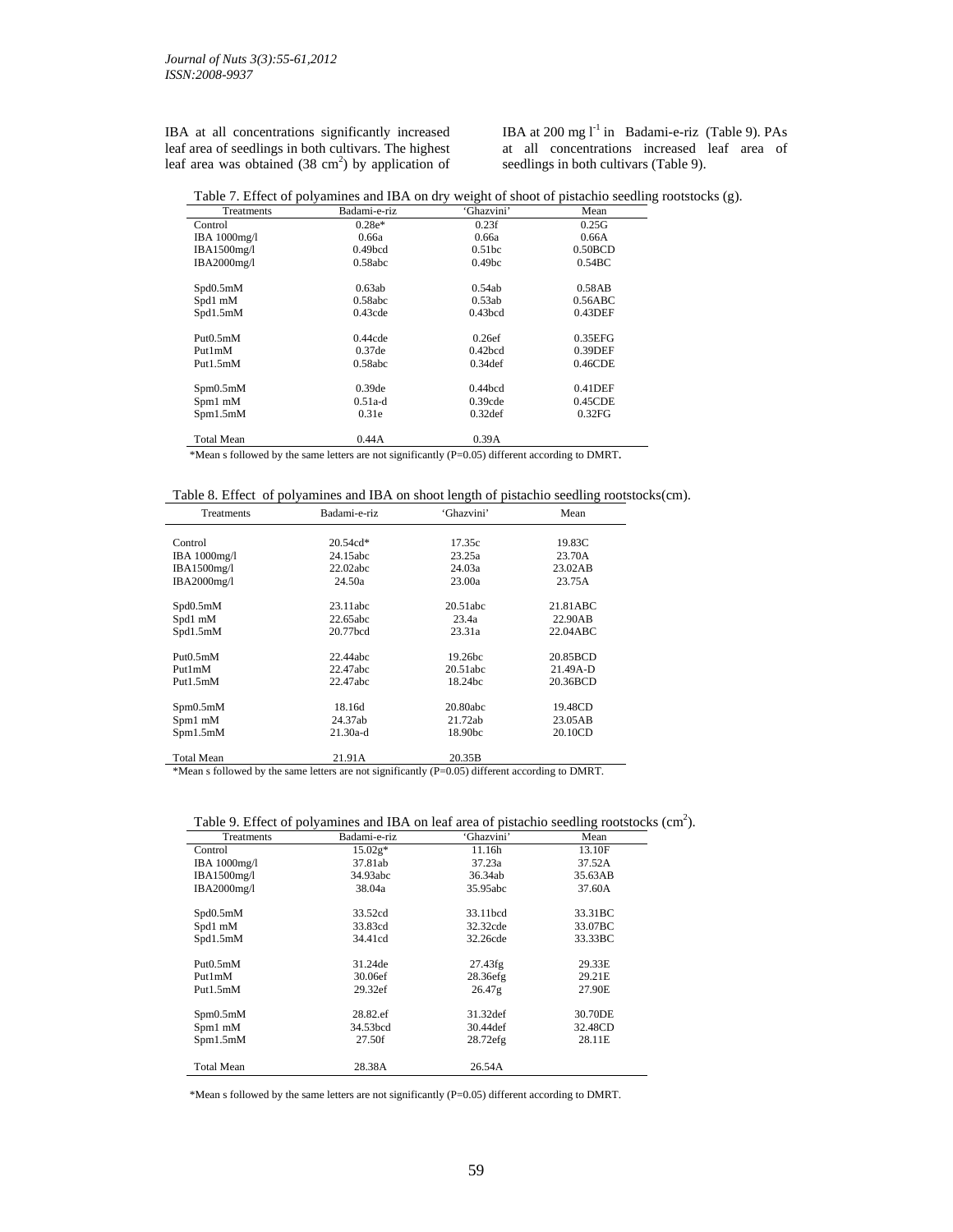## **Discussion**

The results of this study showed that dipping root system of pistachio seedlings at 5- leaves stage in IBA solution caused significantly increase root length. Maximum root length was obtained at 1000 mg  $l^{-1}$  in Badami-e-riz. The presented here were agreement with previous report on pistachio species by Baninasab and Mobli, 2002; Mobli and Baninasab,2009 who found that IBA at 1000 mg l-<sup>1</sup> significantly increased root length. In this study it was showed that IBA at lower concentrations were more effective in root elongation and it was in support of previous report that higher concentrations of auxin may provoke ethylene production and inhibit root growth (Taize and Zeiger 2002). PAs had no significant effect on root length, but Tang and Newton (2005) reported that PAs application could increase root elongation. PAs may have different effects on root elongation in woody and herbaceous plants such pea, tomato and maize (Shen and Galaston 1985).

The results also showed that IBA and PAs increased root number in both seedling rootstocks. IBA was more effective in increasing root number in seedling rootstocks than PAs. Application of IBA can increase endogenous level of IBA and decreases IAA-oxidase activity in plant ( Nag et al. 2001; Husen and Pal 2007). PAs application also induces the endogenous synthesis of PA in plant tissues (Lee 1997) Hummel et al . (2002) reported that the increase in endogenous PAs were accompanied with the enhancement of mitotic cell division and lateral root formation. The same results were reported in *Citrus limonia* ( Yao et al. 2010).

In the present study root diameter was affected by IBA and PAs. IBA at  $1000$  and  $2000$  mg  $l<sup>-1</sup>$ significantly increased root diameter. Our data were consistent with the report of other researchers (Noor Elahi et al. 2003) who found that IBA at 2500 mg  $I^1$  significantly increased root diameter in litchi. PAs in compare with control significantly decreased root diameter in both seedling rootstocks.

The presented data also indicated that application of IBA and PAs significantly exerted differential influence on root fresh and dry weight of seedling rootstocks. IBA at 1000 mg  $l^{-1}$  strongly increased both root fresh and dry weight of seedling rootstocks. This data was consistent with previous report (Mobli and Baninasab 2009) who found IBA at 1000 to 2500 mg  $l^1$  significantly increased both root fresh and dry weight of pistachio species. Some concentrations of Spd and Put increased both root fresh and dry weight in seedling rootstocks. The increase in fresh and dry weight of root was related to the increase in cell division, cell differentiation ( He- Lixiong et al. 2002; El-Quensi et al. 2010).

In this study IBA at all concentrations significantly increased shoot fresh and dry weight of both cultivars. Spd and Spm at 1mM significantly increased both fresh and dry weight. Application of Put on *Syngonium* plants significantly increased both fresh and dry weight of leaves and leaf area (El- Quensi et al. 2010). It was reported that

application of Spd on cotton significantly increased leaf area and enhanced photosynthesis per unit leaf area (Wahed, 2006).

In this study shoot length was increased by application of IBA at 1000 to 2000 mg  $I<sup>-1</sup>$  in both seedling rootstocks. The result of this study was in agreement with Noor, et al.(2002) who found that maximum shoot length in cuttings of olive treated with 3000 mg  $I<sup>-1</sup>$  IBA might be due to the absorbed more nutrient and ultimately it produced more growth and lengthen the shoot. The present study showed that application of Spd and Spm at 1mM significantly increased shoot length in both seedling rootstocks. Abdel Aziz et al. (2009) showed that application of Put at 200 mg  $1<sup>-1</sup>$ significantly increased shoot elongation in gladiolus. The enhance effect of PAs on shoot elongation could be due to the stimulatory effect on cell division (Bias and Ravishanker 2002).

### **References**

- Abdel Aziz Nahed G, Taha Lobna S, Ibrahim Soad M (2009) Some studies on the effect of putrescine, ascorbic acid and thiamine on growth, flowering and some chemical constituents of *Gladiolus* plants at Nubaria. Ozean. J Appl Sci 2(2):169-179.
- Bais HP, Ravishankar GA (2002)Role of polyamines in the ontogeny of plants and their biotechnological applications. Plant Cell. Tiss. Organ. Cult 69**:**1–34.
- Baninasab B, Mobli M (2002) Effects of auxins and application methods on root regeneration of *Pistacia mutica* seedlings. J Hort Sci Biotech 77(3):264- 267*.*
- Biondi ST, Diaz M, Iglesias G, Bagni N (1990) Polyamines and ethylene in relation to adventitious root formation in *Prunus avium* shoot cultures. J Physiol Plant 78:474-483.
- Bloom AJ, Sukrapanna SS (1990) Effect of exposure to ammonium and transplant shock upon the induction of nitrate absorption. J Plant Physiol 94: 85-90.
- Burdett AN (1987) Understanding root growth capacity Theoretical consideration in assessing planting stock quality by means of root growth tests. Can .J For Res 17:768-775.
- Davies FT, Lazarte J E, Joiner JN (1988) Initiation and development of roots in